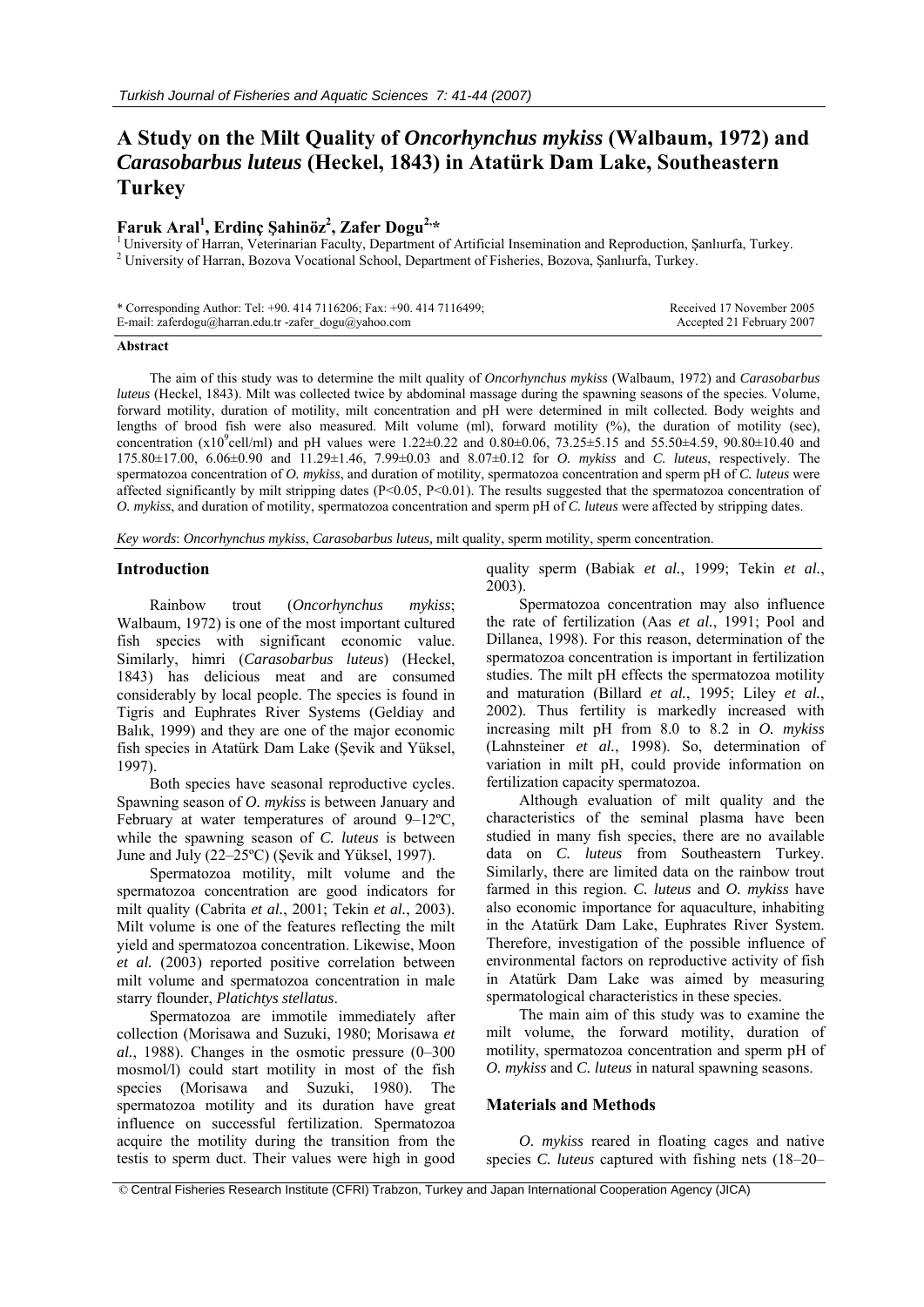28–32 mm mesh size) in Atatürk Dam Lake (37º23'29'' N, 38º34'38'' E) Southeastern Turkey were used in 2004. Scales and otoliths of *C. luteus* are used for age determination according to method suggested by Ricker (1975). Physico-chemical parameters (temperature, dissolved oxygen and pH) of the water were measured by YSI Environmental (YSI 85). Fish samples obtained were transported to the laboratory in tanks containing lake water and for age determination, scales and otoliths were examined under a stereo microscope (Nikon SMZ 2T stereo).

During the study, twenty male *O. mykiss* were selected randomly and were kept separately under natural water temperature  $(11\pm0.04\degree C)$  in floating cages (4x4x4 m).

Fish were fed with crude pellets containing 91.6% dry matter, 45.8% crude protein, 20.0% crude lipid and 12.0% crude ash. Feed was provided twice a day at a daily feeding rate of about 1% of the fish biomass.

Milt collections were carried out on February 26, 2004 and on March 11 for *O. mykiss* and, on June 25 and July 09 for *C. luteus*. Ten fish from each species at each date were stripped after weighing and measuring. Milt samples were taken into different sperm collection tubes by applying gentle manual pressure to the abdomen in both species. Milt was collected once from each fish in the field. After collection, milt samples were transported to the laboratory under cold conditions (7–10ºC). All fish were in the middle of the spermiation (milt could be brought out by gentle pressure on the abdomen) in sperm collection dates.

Volume, forward motility, duration of motility, spermatozoa concentration and pH were then determined.

Milt volume was determined by measuring with a pipette and expressed as ml. Forward motility was assessed according to Tekin *et al.* (2003) and expressed as a percent of motile spermatozoa at 10– 11 ºC for *O. mykiss* and at 24ºC (natural lake water temperature) for *C. luteus*. One drop of milt (0.5 μl) and one drop of activating solution (0.03% NaCl) (10 μl) were placed close to each other under a microscope (x 400). Then, two drops were mixed and the motility of spermatozoa was observed. The duration of motility was timed by chronometer from the initial contact between the solution and milt until cessation of motility and expressed as seconds. Spermatozoa concentration was determined using haemocytometer and expressed as number of cells x 10<sup>9</sup> cell/ml. Sperm pH was determined with a pH indicator strips (pH:0–14; Merck, Germany).

In both species, two sample t-test was used to compare semen volume, motility duration, milt pH, body weight, and total length at two milt collection dates. Correlation analysis was performed among sperm characteristics. Data were analyzed in Minitab 12.0 Statistical Program.

# **Results**

Mean water temperatures were 11ºC during stripping *O. mykiss* and 24-25ºC for *C. luteus*, while dissolved oxygen and pH values ranged around 8.3- 9.5 mg/l and 8.5, respectively. *O. mykiss* specimens were 11–13 months and *C. luteus* were 2 years old. Body weight (BW), total length (TL) and milt properties were summarized in Table 1 and 2 for *O. mykiss* and. *C. luteus*. Total length and body weight of males of *C. luteus* were lower (P<0.01) in the first collection date than those in the second collection, but not in *O. mykiss*.

In both species, no significant differences in milt volumes were observed between the collection dates in the milt volumes.

The mean spermatozoa motility rates were 73.25±5.15% in *O. mykiss* and 55.50±4.59% in *C. luteus*, respectively (Table 1 and Table 2) and no significant differences were observed between sperm collection dates.

The motility duration of *C. luteus* was significantly higher in the second collection date than that of first collection  $(P<0.05)$ , but there was no difference in *O. mykiss*.

Spermatozoa concentrations of both species were significantly lower in second collection compared to the first collection (P<0.05 for *O. mykiss* and P<0.01 for *C. luteus*).

Sperm pH of *C. luteus* in the first collecting date was significantly higher than that of second collection date, while no differences were observed in *O. mykiss*  (Table 1 and 2).

When correlation analysis was performed among sperm characteristics, sperm concentration was negatively correlated with pH in *O. mykiss* (r=-0.53, P<0.05)*,* but positively correlated with pH in *C. luteus*  $(r=0.58, P<0.01)$ .

# **Discussion**

The mean milt volume of 1-2 years old *O. mykiss* reported by Tekin *et al.* (2003) was considerably higher than that obtained in current study. Low milt volume could be related to differences in husbandry, feeding, size and age of the fish.

The mean milt volume of *C. luteus* (0.80 ml) was higher than that reported by Yeuehi and Chang (1997) for *C. carpio* (0.30 ml). Besides environmental factors, these differences of milt volume may be due to spawning season of *C. luteus*. There were no differences in milt volumes of both species between their milt collection dates (Table 1 and 2).

The mean spermatozoa motility in *O. mykiss* was just within the limits of motility rates suggested by Morisawa *et al.* (1988) (70–90%). Spermatozoa motility of *C. luteus* was less than those reported for this species (75-85%) (Linhart *et al.*, 2000; Hovảrth *et al.*, 2003; Basavaraja and Hegde, 2004). Spermatozoa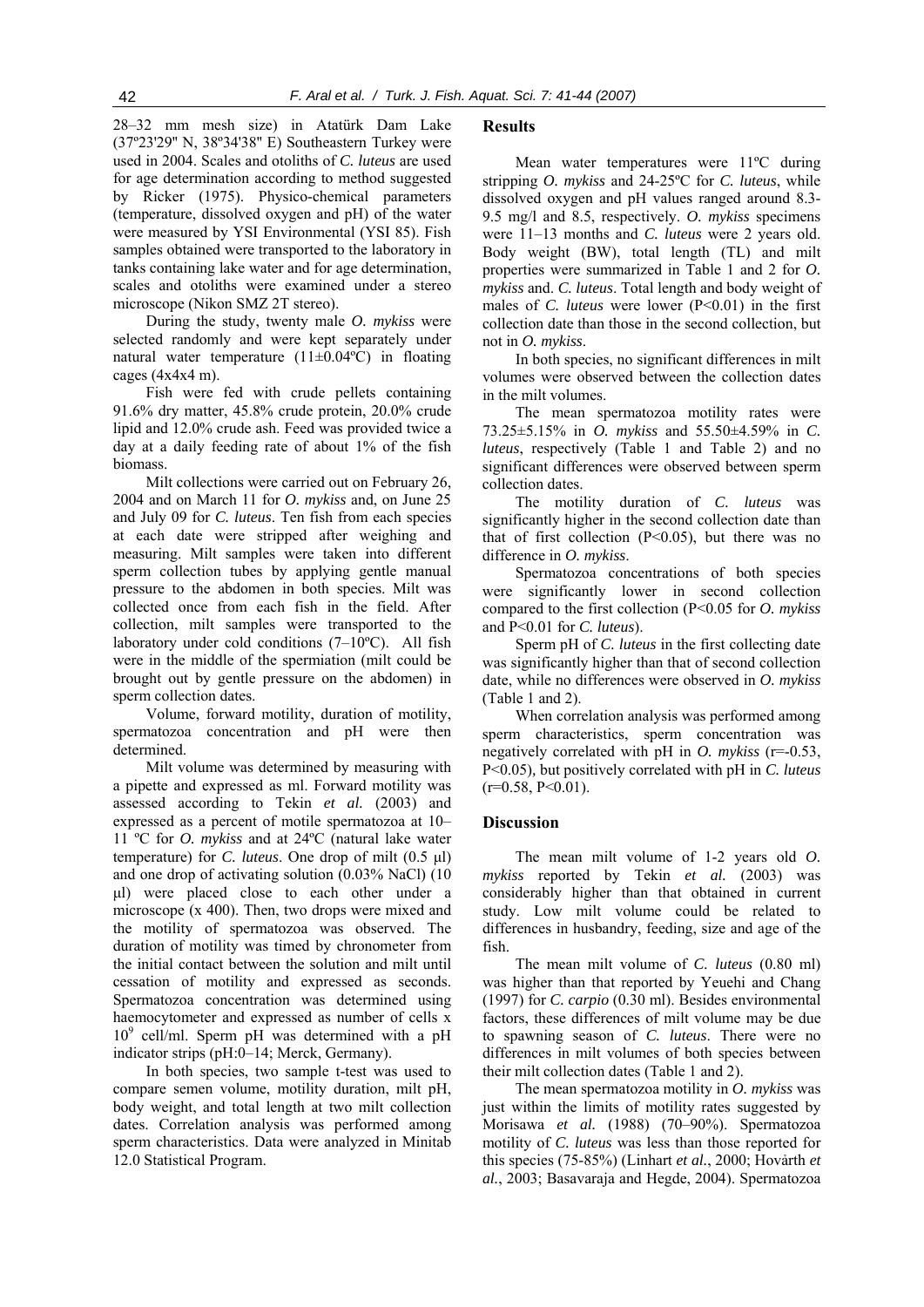| Traits                    | First collection             | Second collection  | Mean $\pm$ S.E     | Min.   | Max.   |
|---------------------------|------------------------------|--------------------|--------------------|--------|--------|
| Body weight $(g)$         | $271.23 \pm 23.12$           | $267.40 \pm 23.48$ | $269.32 \pm 16.04$ | 178.00 | 422.00 |
| Total lenght (cm)         | $16.53 \pm 1.02$             | $16.65\pm0.98$     | $16.59 \pm 0.69$   | 11.90  | 21.30  |
| Milt volume (ml)          | $1.61 \pm 0.31$              | $0.84\pm0.25$      | $1.22 \pm 0.22$    | 0.10   | 3.30   |
| Motility $(\%)$           | $76.50\pm 6.83$              | $70.00 \pm 7.92$   | $73.25 \pm 5.15$   | 30.00  | 95.00  |
| Duration (s)              | $93.80 \pm 18.55$            | $87.80 \pm 10.61$  | $90.80 \pm 10.40$  | 50.00  | 240.00 |
| Spermatozoa concentration | $8.38 \pm 0.98$ <sup>a</sup> | $3.73\pm0.11^{b}$  | $6.06 \pm 0.90$    | 4.50   | 13.55  |
| $(x10^9$ cell/ml)         |                              |                    |                    |        |        |
| pH                        | $7.96 \pm 0.07$              | $8.02 \pm 0.02$    | $7.99 \pm 0.03$    | 7.70   | 8.40   |
|                           |                              |                    |                    |        |        |

**Table 1.** Mean values of spermatological traits and size of *O. mykiss* broods at the first and second stripping

Different superscript letters  $(a, b)$  in the same row indicate significant differences, from each other  $(P < 0.05)$ 

**Table 2.** Mean values of spermatological traits and size of *C. luteus* at the first and second stripping dates

| Traits                                         | First collection                | Second collection             | Mean $\pm$ S.E     | Min.  | Max.   |
|------------------------------------------------|---------------------------------|-------------------------------|--------------------|-------|--------|
| Body weight (g)                                | $66.41\pm4.36^a$                | $43.53\pm4.86^b$              | $54.92\pm4.13$     | 16.50 | 97.50  |
| Total lenght (cm)                              | $17.01 \pm 0.43$ <sup>a</sup>   | $13.53\pm0.83^b$              | $15.27 \pm 0.60$   | 10.40 | 19.60  |
| Milt volume (ml)                               | $0.86 \pm 0.09^a$               | $0.74 \pm 0.79$ <sup>a</sup>  | $0.80 \pm 0.06$    | 0.40  | 1.40   |
| Motility $(\%)$                                | $59.00 \pm 5.47$ <sup>a</sup>   | $52.00 \pm 7.49$ <sup>a</sup> | $55.50\pm4.59$     | 30.00 | 95.00  |
| Duration (s)                                   | $136.40 \pm 24.48$ <sup>a</sup> | $215.20\pm16.60^b$            | $175.80 \pm 17.00$ | 40.00 | 310.00 |
| Spermatozoa concentration<br>$(x10^9$ cell/ml) | $14.59 \pm 1.97$ <sup>a</sup>   | $7.99 \pm 1.64^b$             | $11.29 \pm 1.46$   | 3.65  | 30.12  |
| pH                                             | $8.47 \pm 0.15^a$               | $7.67 \pm 0.59^b$             | $8.07\pm0.12$      | 7.50  | 9.00   |

motility might be affected by osmotic pressure of the activation solution or high air temperature peculiar to the region at the time of sperma collection  $(38-40^{\circ}C)$ . Because, osmotic pressure plays an important role in starting spermatozoa motility and the suitable range is around 0–300 mosmol/L (Morisawa *et al.*, 1988).

The duration of motility was 90.80 seconds in *O. mykiss*. This value complies with that of motility duration reported by some authors (75-155 seconds) for same species (Büyükhatipoğlu and Holtz, 1984; Babiak *et al.*, 1999; Tekin *et al.*, 2003). Similarly average motility duration for *C. luteus* was within the limits (90-180 seconds) of reported values in previous studies (Billard *et al.*, 1995; Percheca *et al.*, 1995; Suzuki, 1995; Linhart *et al.*, 2000; Basavaraja and Hegde, 2004) for this species. While motility duration of *O. mykiss* spermatozoa showed slight decrease in terms of sperm collection dates, the motility duration of *C. luteus* spermatozoa rose significantly on the second sperm collection (P<0.05). It has been suggested that it may result from sperm pH or the change in spermatozoa internal pH (Lahnsteiner *et al.*, 1998; Krasznai *et al.*, 1995). In fact, milt pH dropped significantly on the same day compared with the first day of milt collection (Table 2).

In the present study, the mean spermatozoa concentration for *O. mykiss* was considerably lower than those obtained in previous studies (8.97 - 17.9 x 10<sup>9</sup> cell/ml) (Ciereszko and Dabrowski, 1993; Bloom and Ottobre, 2001; Babiak *et al.*, 2002; Tekin *et al.*, 2003). This might be due to various factors including husbandry procedures and age of the fish. Average spermatozoa concentration of *C. luteus* was similar to spermatozoa concentration values of Salmonidae and

Cyprinidae species  $(12.0-35.0 \times 10^{9} \text{ cell/ml})$  (Babiak et al., 1997; Babiak et al., 2002; Tekin et al., 2003).

Spermatozoa concentrations dropped significantly in the second sperm collection in *O. mykiss* and *C. luteus* (P<0.05, P<0.01). In *O. mykiss,* spermatozoa concentration dropped towards to the end of spawning season (Munkittrick and Moccia, 1987). As a result, it can be suggested that spermatozoa concentration in *O. mykiss* may have been lower due to the fact that they were approaching to the end of the spawning season on the second date of sperm collection. It is quite possible that a similar situation is valid for *C. luteus* or this decrease may have resulted from the fact that in the second date the fish strripped were smaller (Table 1 and 2).

In most fish species (e.g. *Hippoglossus hippoglossus, O. mykiss, Polyodon spathula)* sperm pH is one of the major factors activating spermatozoa (Billard, 1983; Billard *et al.*, 1993; Linhart *et al.*, 1995). The mean milt pH in *O. mykiss* was similar to that found in previous studies (7.2-7.9) (Tekin *et al.*, 2003; Aral *et al.*, 2004). But, in *C. luteus* no comparison could be made, because there were no data available related to that parameter. Considering the milt collection dates, sperm pH of *O. mykiss* was similar to that of previous studies while *C. luteus* was significantly lower on the second milt collection date  $(P<0.01)$ .

The correlation between milt pH and spermatozoa concentration in *O. mykiss* and *C. luteus* could be resulted from changes in the osmolality of seminal plasma, concentration of sodium and potassium in collected milt (Lahnsteiner *et al.*, 1998).

In conclusion, the results suggested that the